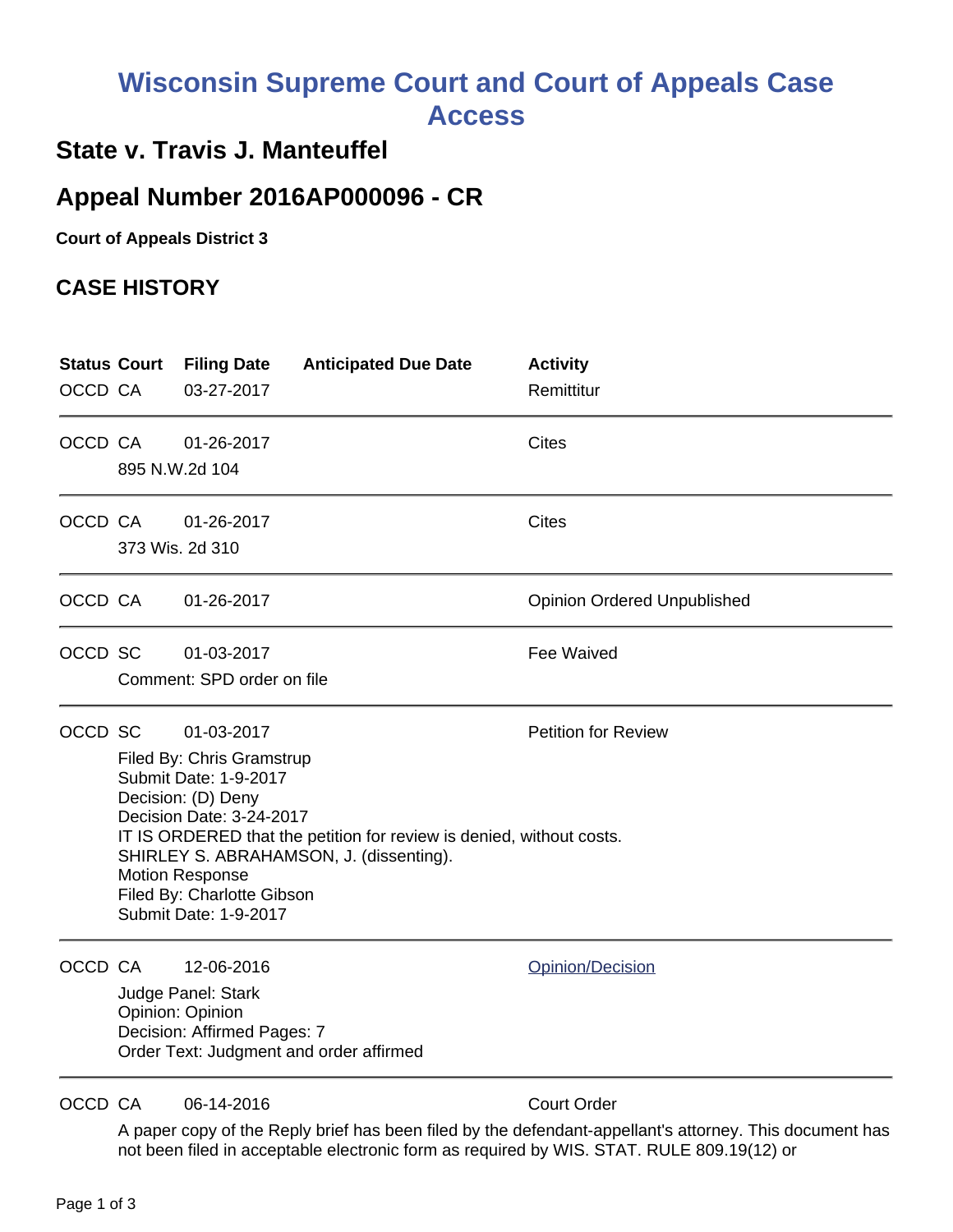809.32(1)(fm). Counsel shall file a copy of the document in electronic form within 5 days of the date of this order or file a motion under WIS. STAT. RULE 809.19(12)(g) or 809.32(1)(fm) seeking relief from the electronic filing requirement. Failure to file the document in electronic form or to file a motion may result in the imposition of a penalty under WIS. STAT. RULE 809.83(2). See also WIS. STAT. RULE 809.80(5)(b).

| OCCD CA |                                                                                                                                                                                                                                                                                                                                                                                                                                                                                                                                                                                                  | 06-10-2016                                                                                                                                                                                                                                                                                                                                                                                                                                                                                           | <b>Briefs Received At State Law Library</b>                                                                                                                                                                                                                                                                                                                         |  |  |  |
|---------|--------------------------------------------------------------------------------------------------------------------------------------------------------------------------------------------------------------------------------------------------------------------------------------------------------------------------------------------------------------------------------------------------------------------------------------------------------------------------------------------------------------------------------------------------------------------------------------------------|------------------------------------------------------------------------------------------------------------------------------------------------------------------------------------------------------------------------------------------------------------------------------------------------------------------------------------------------------------------------------------------------------------------------------------------------------------------------------------------------------|---------------------------------------------------------------------------------------------------------------------------------------------------------------------------------------------------------------------------------------------------------------------------------------------------------------------------------------------------------------------|--|--|--|
| OCCD CA |                                                                                                                                                                                                                                                                                                                                                                                                                                                                                                                                                                                                  | 05-31-2016                                                                                                                                                                                                                                                                                                                                                                                                                                                                                           | <b>Submitted on Briefs</b>                                                                                                                                                                                                                                                                                                                                          |  |  |  |
| OCCD CA | 05-27-2016<br><b>Rejected Electronic Document</b><br>Comment: The electronic version of the Reply brief is rejected for lack of a district number on the brief's<br>cover, and lack of form and length and electronic certification pages. Corrections to the brief have been<br>made by clerk's office staff on all of the hardcopies. Please upload a corrected electronic version of the<br>brief and notify clerk's office staff by calling 608-266-1880 when done so that it may be accepted for<br>filing. Failure to notify may result in delayed acceptance of the corrected e-document. |                                                                                                                                                                                                                                                                                                                                                                                                                                                                                                      |                                                                                                                                                                                                                                                                                                                                                                     |  |  |  |
| OCCD CA |                                                                                                                                                                                                                                                                                                                                                                                                                                                                                                                                                                                                  | 05-27-2016                                                                                                                                                                                                                                                                                                                                                                                                                                                                                           | Record and Briefs Sent to District 3                                                                                                                                                                                                                                                                                                                                |  |  |  |
| OCCD CA |                                                                                                                                                                                                                                                                                                                                                                                                                                                                                                                                                                                                  | 05-26-2016<br>Filed By: Chris Gramstrup                                                                                                                                                                                                                                                                                                                                                                                                                                                              | <b>Reply Brief</b><br><b>Reply Brief</b>                                                                                                                                                                                                                                                                                                                            |  |  |  |
|         |                                                                                                                                                                                                                                                                                                                                                                                                                                                                                                                                                                                                  | Comment: Please note that a back cover has been added to this brief. Note that covers include a front<br>and back cover, pursuant to Rule 809.19(9). Please note that the form and length certification pursuant<br>to Rule 809.19(8)(d) has been added to this brief. Please note that the e-file certification pursuant to<br>Rule 809.19(12)(f) has been added to this brief. Note that the district number has been added on all<br>briefs. Please use this number on all future correspondence. |                                                                                                                                                                                                                                                                                                                                                                     |  |  |  |
| OCCD CA |                                                                                                                                                                                                                                                                                                                                                                                                                                                                                                                                                                                                  | 04-27-2016                                                                                                                                                                                                                                                                                                                                                                                                                                                                                           | Brief of Respondent(s)<br><b>Brief of Respondent</b>                                                                                                                                                                                                                                                                                                                |  |  |  |
|         |                                                                                                                                                                                                                                                                                                                                                                                                                                                                                                                                                                                                  | Filed By: Lesli Pluster                                                                                                                                                                                                                                                                                                                                                                                                                                                                              |                                                                                                                                                                                                                                                                                                                                                                     |  |  |  |
| OCCD CA |                                                                                                                                                                                                                                                                                                                                                                                                                                                                                                                                                                                                  | 04-01-2016<br>file a copy of all appellate briefs, no-merit reports, petitions for review, and responses thereto.                                                                                                                                                                                                                                                                                                                                                                                    | <b>Rejected Electronic Document</b><br>Comment: The electronic copy of the "Motion to Extend Time", incorrectly identified upon upload as a<br>Petition for Review/Response is rejected because there is no statutory provision for the acceptance of<br>e-filed motions. The Rules of Appellate Procedure (Wis. Stat. ch. 809) require attorneys to electronically |  |  |  |
| OCCD CA |                                                                                                                                                                                                                                                                                                                                                                                                                                                                                                                                                                                                  | 04-01-2016<br>Comment: BAP                                                                                                                                                                                                                                                                                                                                                                                                                                                                           | <b>E-Filing Certification</b>                                                                                                                                                                                                                                                                                                                                       |  |  |  |
| OCCD CA |                                                                                                                                                                                                                                                                                                                                                                                                                                                                                                                                                                                                  | 04-01-2016<br><b>Comment: BAP-IB</b>                                                                                                                                                                                                                                                                                                                                                                                                                                                                 | Certificate of Filing by Mail                                                                                                                                                                                                                                                                                                                                       |  |  |  |
| OCCD CA |                                                                                                                                                                                                                                                                                                                                                                                                                                                                                                                                                                                                  | 03-29-2016<br>Filed By: Chris Gramstrup                                                                                                                                                                                                                                                                                                                                                                                                                                                              | Brief & Appx of Appellant(s)<br><b>Brief of Appellant</b>                                                                                                                                                                                                                                                                                                           |  |  |  |